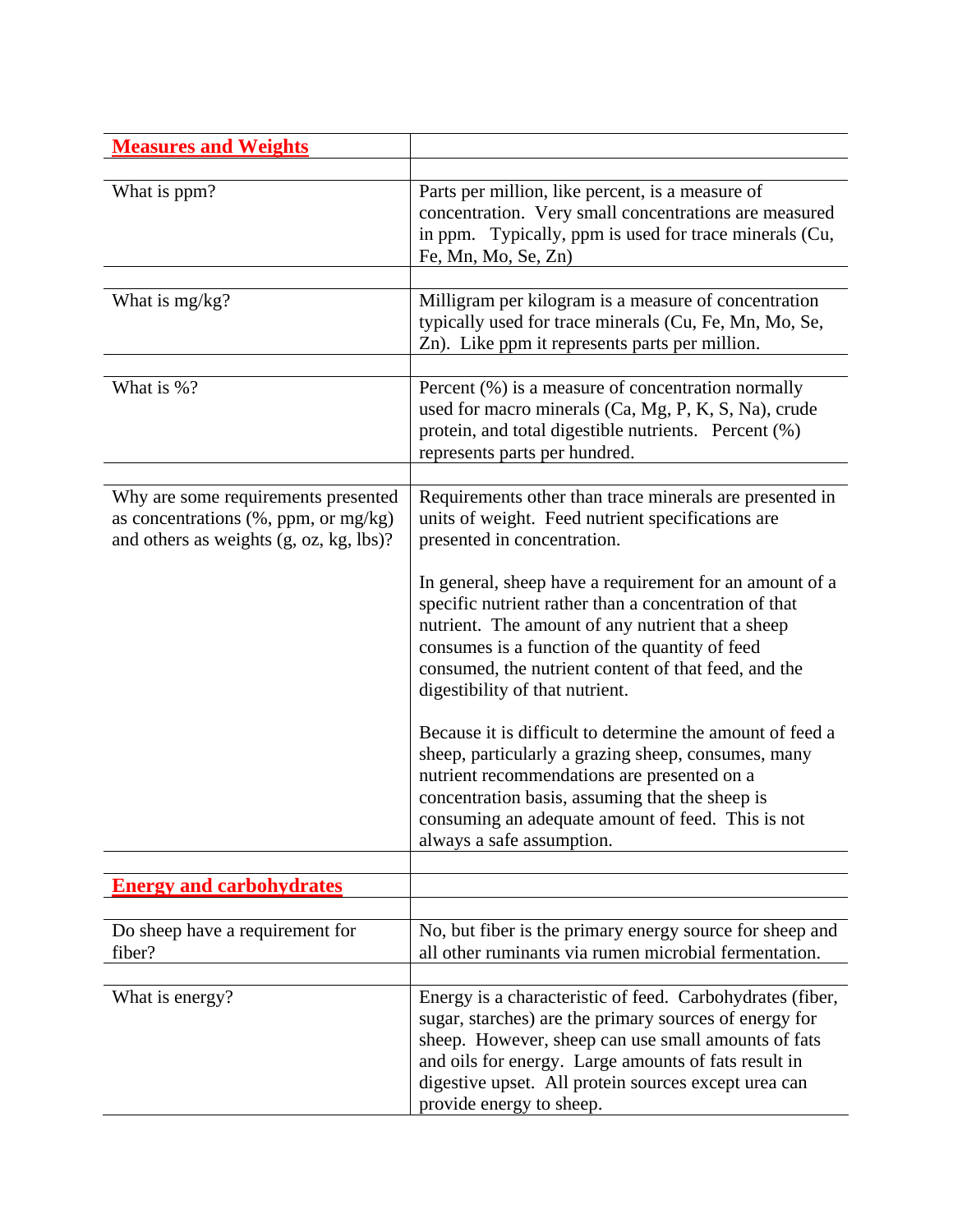| What is the energy content of protein,<br>carbohydrates, and fats?                                   | Energy content is measured in kilocalories per gram.<br>Carbohydrates have 4.14 kcal/g, proteins have 5.65<br>kcal/g, and fats have 9.4 kcal/g.                                                                                                                                                                                                                                                        |
|------------------------------------------------------------------------------------------------------|--------------------------------------------------------------------------------------------------------------------------------------------------------------------------------------------------------------------------------------------------------------------------------------------------------------------------------------------------------------------------------------------------------|
|                                                                                                      |                                                                                                                                                                                                                                                                                                                                                                                                        |
| Is there a mathematical relationship<br>between the TDN value of a feed and<br>the DE and ME values? | Yes<br>DE Mcal/kg = TDN% $x .01 x 4.4$<br>ME Mcal/kg = DE Mcal/kg x .82                                                                                                                                                                                                                                                                                                                                |
|                                                                                                      |                                                                                                                                                                                                                                                                                                                                                                                                        |
| On a lab feed test, how are total<br>digestible nutrients (TDN)<br>determined?                       | Common equations are:<br>Alfalfa: % TDN = $96.35 - (ADF % x 1.15)$<br>Corn Silage: % TDN = $87.84 - (ADE % x 0.70)$<br>General: % TDN = $88.9 - (ADE % x 0.779)$<br>The actual laboratory calculation of TDN is:<br>digestible crude protein $+$ digestible crude fiber<br>$+$ digestible nitrogen free extract $+$ digestible ether<br>extract x 2.25                                                 |
|                                                                                                      | Nitrogen free extract includes sugars and starches.<br>Either extract is fats and oils. The either extract value is<br>multiplied by 2.25 because fats and oils general have<br>2.5 times the caloric density of protein, fiber, sugar and<br>starch.                                                                                                                                                  |
|                                                                                                      |                                                                                                                                                                                                                                                                                                                                                                                                        |
| In a lab feed test how are the net<br>energy (NE) values determined?                                 | Different labs may use different equations<br>commonly used equations are:                                                                                                                                                                                                                                                                                                                             |
|                                                                                                      | $NEL: Meal/lb = (TDN % x 0.01114) – 0.054$<br>$NE_M$ : Mcal/lb = (TDN % x 0.01318) – 0.132<br>NE <sub>G</sub> : Mcal/lb = (TDN % x 0.01318) - 0.459                                                                                                                                                                                                                                                    |
|                                                                                                      | The NRC calculated NE from ME<br>$NE_m = 1.37 \text{ ME} - 0.138 \text{ ME}^2 + 0.0105 \text{ ME}^3 - 1.12$<br>$NEg = 1.42 \text{ ME} - 0.174 \text{ ME}^2 + 0.0122 \text{ ME}^3 - 1.65$                                                                                                                                                                                                               |
|                                                                                                      |                                                                                                                                                                                                                                                                                                                                                                                                        |
| What is ADF?                                                                                         | ADF is short for acid detergent fiber. This value refers<br>to the cell wall portions of the forage that are made up<br>of cellulose and lignin. ADF is important because it<br>relates to the ability of an animal to digest the forage.<br>As ADF increases, forage digestibility usually<br>decreases. Many of the calculated values appearing on<br>forage reports are generated using ADF values. |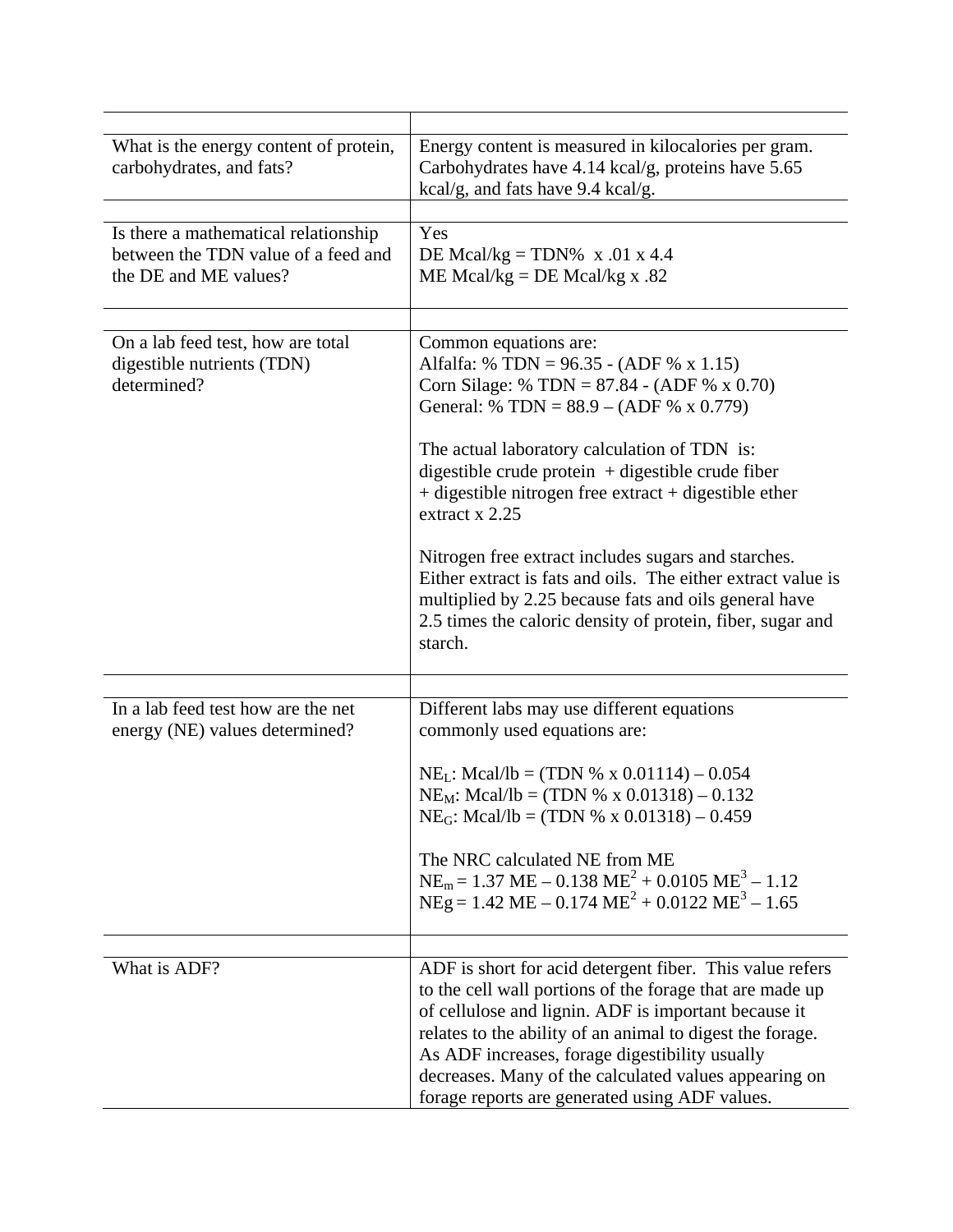| What is NDF?                                                  | NDF stands for neutral detergent fiber and is a measure<br>of the total cell wall. The cell wall is comprised of the<br>ADF fraction plus hemicellulose. NDF values are<br>important in ration formulation because they reflect the<br>amount of forage the animal can consume. As NDF<br>percentages increase, dry matter intake will generally<br>decrease.                                                                                       |
|---------------------------------------------------------------|-----------------------------------------------------------------------------------------------------------------------------------------------------------------------------------------------------------------------------------------------------------------------------------------------------------------------------------------------------------------------------------------------------------------------------------------------------|
| What is crude fiber and how does it<br>relate to NDF and ADF? | When the crude fiber system was developed it was<br>thought to represent most of the cell wall portion of the<br>forage. However, it was later discovered that it did not<br>account for some of the hemicellulose and lignin<br>components. A modified crude fiber (MCF), which<br>includes the ash or mineral fraction, is used in some<br>states to evaluate alfalfa. Some laboratories calculate a<br>crude fiber value based on the ADF value. |
| What is ADL or lignin?                                        | ADL stands for acid detergent lignin. Lignin is the<br>prime factor influencing the digestibility of plant cell<br>wall material. As lignin increases, digestibility, intake,<br>and animal performance usually decrease and the<br>percent ADF and NDF both increase.                                                                                                                                                                              |
| How is NDF used to calculate dry<br>matter intake (DMI)?      | Feeding studies have shown that as the percent NDF<br>increases in forages, sheep consume less of that forage.<br>The formula typically used to calculate DMI is: DMI<br>(as a % of body weight) = $120 \div %$ NDF.<br>For example, DMI=120÷40% NDF=3.0% of body<br>weight.                                                                                                                                                                        |
| How is digestibility related to ADF?                          | Typically, as ADF increases digestibility decreases.<br>Generally, digestible dry matter is calculated as<br>$88.9 - (ADF % x 0.779)$ . Some feed companies also<br>use this equation to calculate TDN.                                                                                                                                                                                                                                             |
| What is relative feed value (RFV)?                            | $RFV =$ (% DDM x % DMI) $\div$ 1.29<br>(DDM is calculated from ADF)<br>(DMI is calculated from NDF).                                                                                                                                                                                                                                                                                                                                                |
| <b>Protein</b>                                                |                                                                                                                                                                                                                                                                                                                                                                                                                                                     |
|                                                               |                                                                                                                                                                                                                                                                                                                                                                                                                                                     |
| What does a test for crude protein tell<br>me?                | A test for crude protein is actually based on the amount<br>of nitrogen in the sample and gives no indication of<br>available or heat damaged protein or true plant protein<br>and non-protein nitrogen (urea).                                                                                                                                                                                                                                     |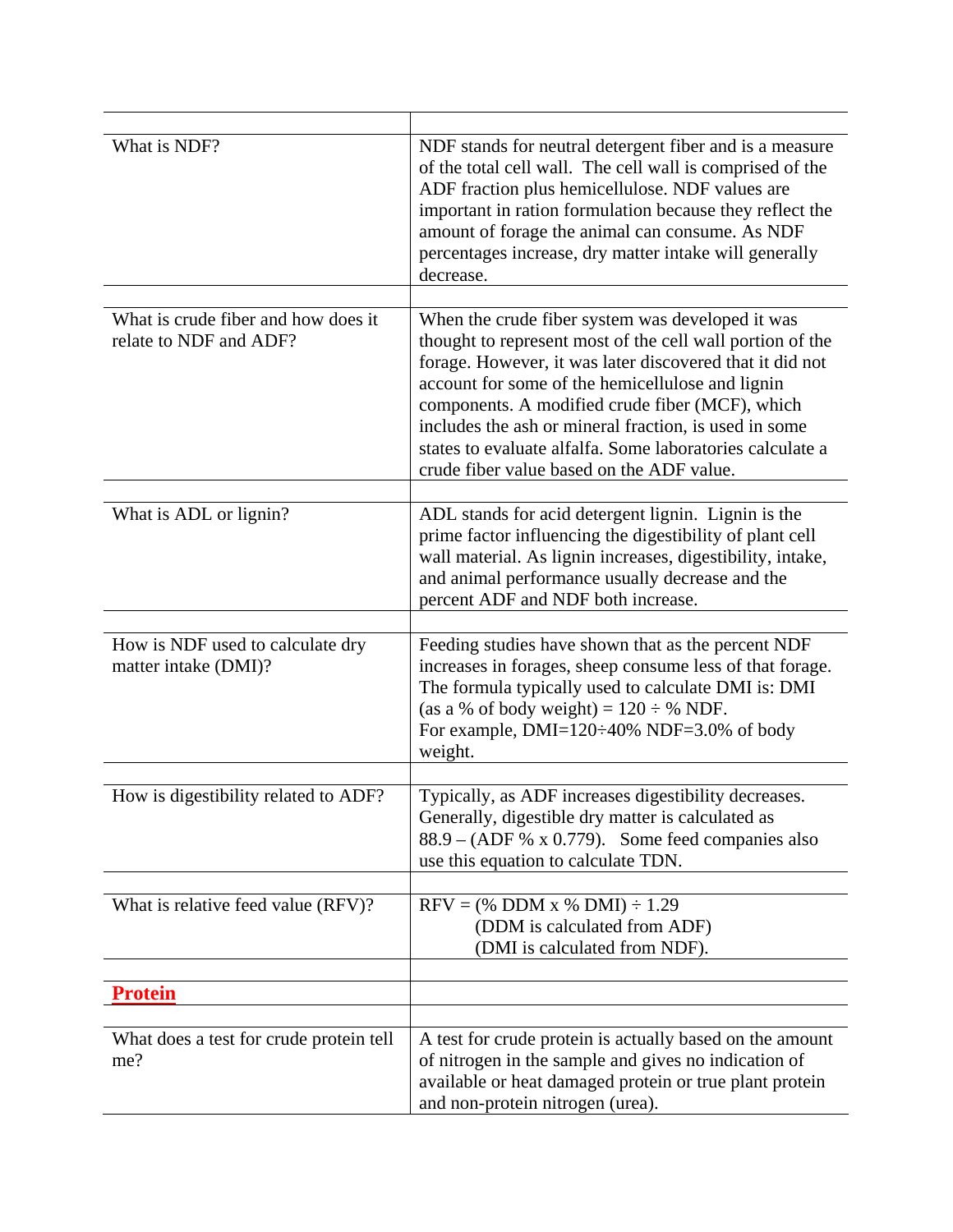| How is crude protein determined and<br>what does it tell you?             | Laboratories measure the nitrogen (N) content of the<br>forage and calculate crude protein (CP) using the<br>formula: $CP = \% N \times 6.25$ . Crude protein includes both<br>true protein and non-protein nitrogen. Sheep can use<br>both types to some degree. Crude protein values give no<br>indication of heat damage, which may alter protein<br>availability.                                                                                                                  |
|---------------------------------------------------------------------------|----------------------------------------------------------------------------------------------------------------------------------------------------------------------------------------------------------------------------------------------------------------------------------------------------------------------------------------------------------------------------------------------------------------------------------------------------------------------------------------|
| What is meant by "unavailable                                             | Typically unavailable protein is associated with heat                                                                                                                                                                                                                                                                                                                                                                                                                                  |
| protein" in a laboratory feed analysis<br>of feed?                        | damage. If excessive heating has occurred, the protein<br>content will not be effected but digestibility or<br>availability of the protein will be lowered. All forages<br>have some unavailable protein. This value may also be<br>reported as ADF-N protein, ADF-CP, bound protein, or<br>insoluble protein.                                                                                                                                                                         |
|                                                                           |                                                                                                                                                                                                                                                                                                                                                                                                                                                                                        |
| What is meant by "available protein"<br>in a laboratory analysis of feed? | Typically this is the difference between crude protein<br>and unavailable protein.                                                                                                                                                                                                                                                                                                                                                                                                     |
|                                                                           |                                                                                                                                                                                                                                                                                                                                                                                                                                                                                        |
| What is the fate of dietary protein and<br>how is urea used?              | Urea and ruminally degradable plant protein have the<br>same fate in the rumen. Both are incorporated into the<br>rumen ammonia pool and are eventually used to make<br>rumen microbes. In most cases, the rumen microbe is<br>the major source of protein reaching the small intestine<br>in sheep. Some dietary protein is not digested in the<br>rumen. This protein may be digested and absorbed in<br>the small intestine, or pass out with the feces as<br>indigestible protein. |
|                                                                           | Nonproteir<br>Nitrogen<br>Rumer<br>Dietar<br>Protein                                                                                                                                                                                                                                                                                                                                                                                                                                   |
|                                                                           |                                                                                                                                                                                                                                                                                                                                                                                                                                                                                        |
| What is "digestible protein" on a feed                                    | On a feed specification, digestible protein is typically a                                                                                                                                                                                                                                                                                                                                                                                                                             |
| specification?                                                            | calculated value. Some labs use the following equation                                                                                                                                                                                                                                                                                                                                                                                                                                 |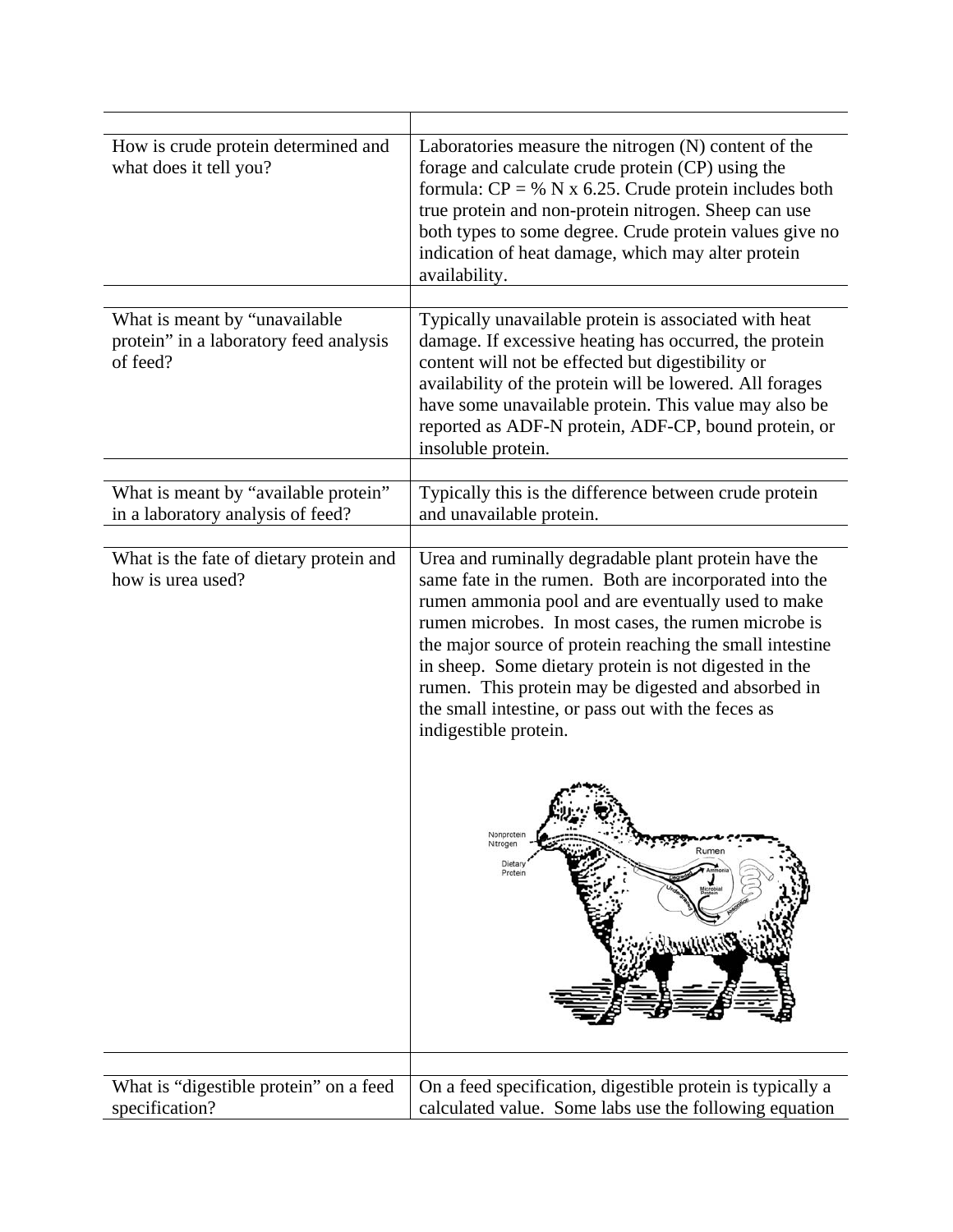|                                                             | to calculate digestible protein<br>(Crude protein x $0.908$ ) – 3.77.                                                                                                                                                                                                                                                                                                                                                                                                                                                                              |
|-------------------------------------------------------------|----------------------------------------------------------------------------------------------------------------------------------------------------------------------------------------------------------------------------------------------------------------------------------------------------------------------------------------------------------------------------------------------------------------------------------------------------------------------------------------------------------------------------------------------------|
|                                                             | This calculated digestible protein value gives no<br>indication if any heat damage has occurred. It has little<br>practical value in formulating rations.                                                                                                                                                                                                                                                                                                                                                                                          |
| <b>Vitamins and Minerals</b>                                |                                                                                                                                                                                                                                                                                                                                                                                                                                                                                                                                                    |
|                                                             |                                                                                                                                                                                                                                                                                                                                                                                                                                                                                                                                                    |
| What are the functions of vitamins<br>and minerals?         | Vitamins and minerals are structural components of<br>organs and tissue. They are a component of body fluids<br>as electrolytes and catalysts in enzyme and hormone<br>systems.                                                                                                                                                                                                                                                                                                                                                                    |
| Are vitamin and mineral requirements<br>static or variable? | Mineral and vitamin requirements are variable.<br>Although this program and the sheep NRC (1985) give<br>a single number as a recommended amount, they are<br>actually recommendations for you to use as a starting<br>point in optimizing your sheep nutrition program.<br>Actual requirements can vary with differences in breed,<br>environment, age, physiological stage; interaction with<br>other nutrients; animal adaptation to level of nutrient;<br>level of intake; chemical form; and level of production<br>(i.e., milk, wool, meat). |
|                                                             |                                                                                                                                                                                                                                                                                                                                                                                                                                                                                                                                                    |
| What are trace minerals?                                    | Trace minerals occur in living tissue at low<br>concentrations and are the reaction catalyst of<br>biological systems. Included in the category of trace<br>minerals are: copper, iron, zinc, selenium, fluorine,<br>manganese, cobalt, molybdenum, and iodine.                                                                                                                                                                                                                                                                                    |
| What nutrients are important in an<br>active immune system? | As a whole, good nutrition is critical in developing and<br>maintaining an active immune system. Specifically,<br>copper, zinc, iron and selenium in addition to certain<br>vitamins $(A, D, E, and B^6)$ and other nutrients are<br>strongly related and act together and/or separately to<br>form an active immune response.                                                                                                                                                                                                                     |
| What is a macro mineral?                                    | Macro minerals occur in relatively high concentrations                                                                                                                                                                                                                                                                                                                                                                                                                                                                                             |
|                                                             | and are widely distributed throughout the body. They<br>serve a variety of functions. Included in the category of<br>macro minerals are calcium, phosphorus, magnesium,<br>potassium, sodium, sulfur, and chlorine.                                                                                                                                                                                                                                                                                                                                |
|                                                             |                                                                                                                                                                                                                                                                                                                                                                                                                                                                                                                                                    |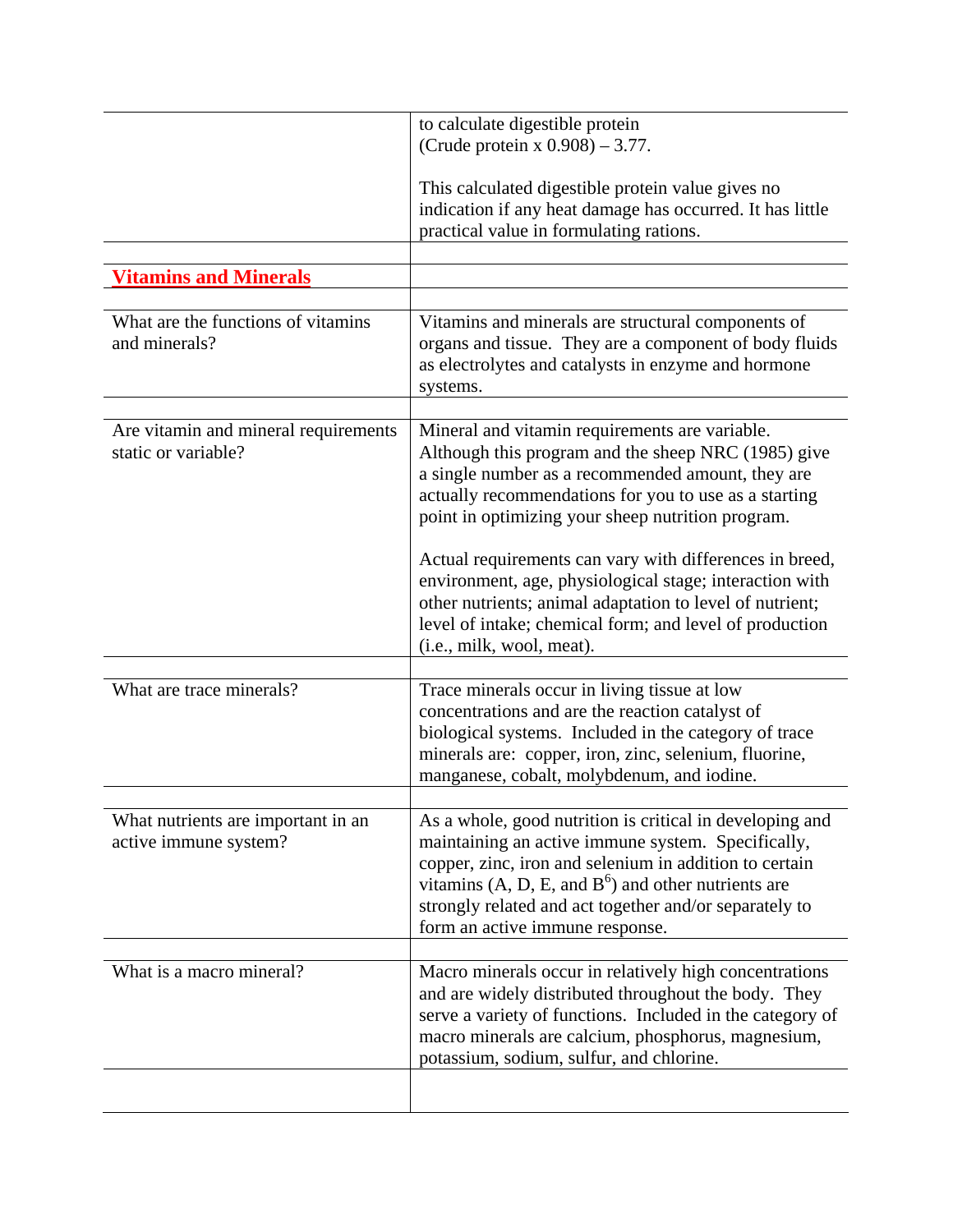| How much of a problem are sub-<br>clinical mineral and vitamin<br>deficiencies?        | Sub-clinical mineral deficiencies are ones in which<br>specific clinical symptoms are not evident. They may<br>be a larger problem than acute deficiency. Sheep with<br>sub-clinical status continue to produce, but have<br>reduced rates of production, decreased feed efficiency,<br>and depressed immune function.                                                                                                       |
|----------------------------------------------------------------------------------------|------------------------------------------------------------------------------------------------------------------------------------------------------------------------------------------------------------------------------------------------------------------------------------------------------------------------------------------------------------------------------------------------------------------------------|
| What impacts sheep vitamin and<br>mineral requirements?                                | Different breeds, environments, sheep age, and<br>physiological stage all impact vitamin and mineral<br>requirements. Requirements are also impacted by<br>interaction with other nutrients. Sheep can adapt to<br>some extent to different level of nutrient. The level of<br>intake and chemical form along with the level of<br>production (i.e., milk, wool, meat) also impact<br>requirements.                          |
| Are mineral requirements dynamic or<br>static?                                         | Mineral requirements vary with the criteria used to<br>determine the recommendation. A good example is if<br>wool quality is used as the criterion, then the copper<br>requirement is higher than if growth rate is used as the<br>criterion. Or – the level of vitamin E necessary to<br>prevent white muscle disease is much lower than that<br>needed for peak immune function during periods of<br>physiological stress. |
| How important is the base forage diet<br>in meeting mineral requirements?              | The adequacy or deficiency of a particular vitamin or<br>mineral is based upon the entire diet, not just the<br>mineral supplement. Factors that reduce forage intake<br>(low protein and high ligninification) reduce the amount<br>of minerals and vitamins consumed by the grazing<br>animal. Thereby increasing the amount needed in a<br>mineral supplement.                                                            |
| Is good quality alfalfa hay all a<br>lactating ewe needs as a source of<br>phosphorus? | Lactating ewes fed alfalfa hay typically need<br>supplemental phosphorous.                                                                                                                                                                                                                                                                                                                                                   |
| Do internal parasites impact mineral<br>nutrition?                                     | Internal parasitic infections have a serious impact on<br>calcium and phosphorus status.                                                                                                                                                                                                                                                                                                                                     |
| Why are calcium and phosphorus<br>important?                                           | These two minerals are important in the development<br>and maintenance of bones and cell growth, maintaining<br>proper acid base balance, and other metabolic functions.<br>These minerals are also important in fertility.                                                                                                                                                                                                  |
| What happens when phosphorus                                                           | Sheep can adapt to some degree by increasing their                                                                                                                                                                                                                                                                                                                                                                           |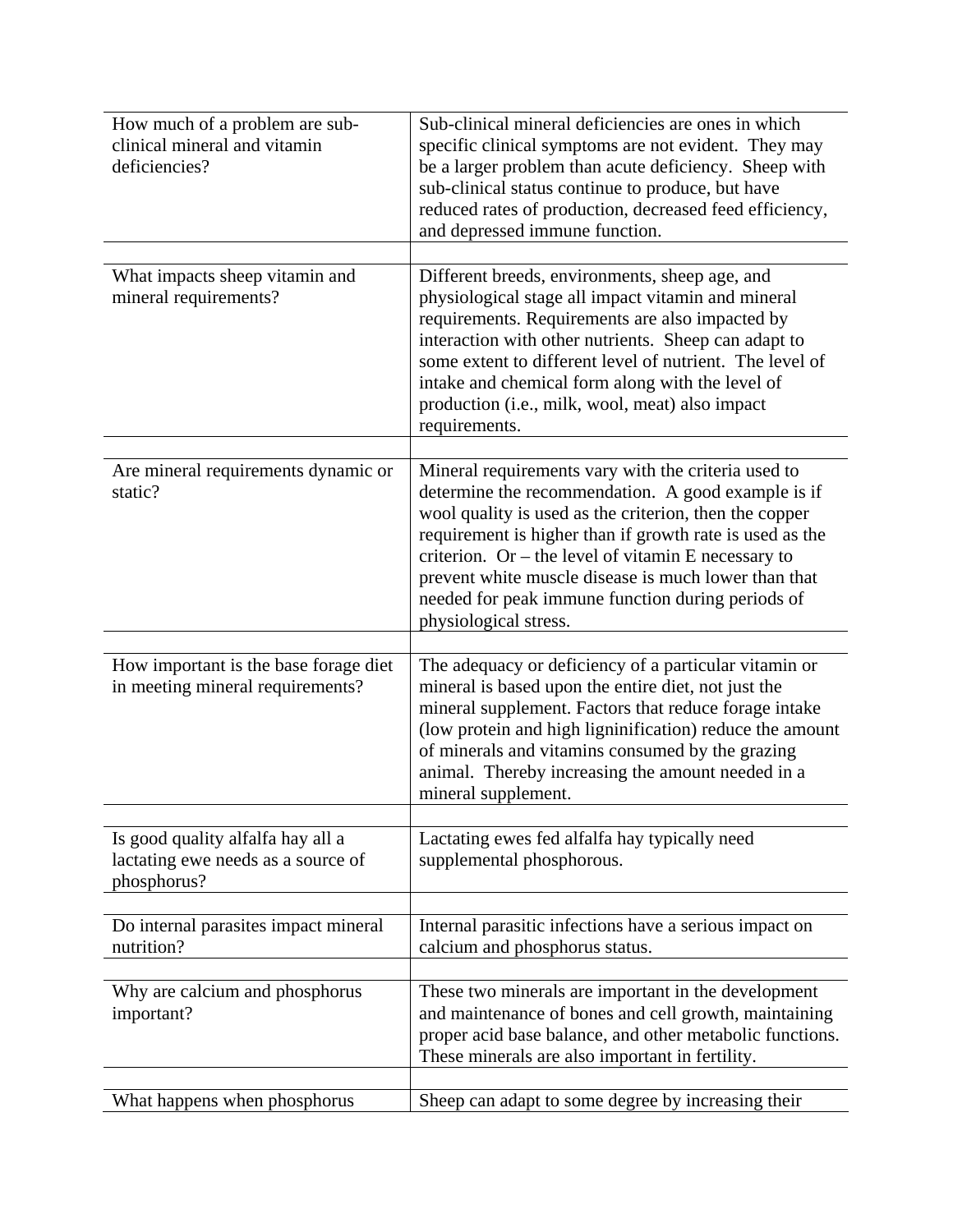| and/or calcium is lacking?                                     | efficiency of absorption of these minerals. However,<br>under severe or extended periods of deficiency,<br>subnormal growth in young animals and poor weight<br>gain in older sheep can occur. Poor feed efficiency and<br>loss of appetite along with pica may also occur with<br>deficiencies.                                              |
|----------------------------------------------------------------|-----------------------------------------------------------------------------------------------------------------------------------------------------------------------------------------------------------------------------------------------------------------------------------------------------------------------------------------------|
| What other factors impact calcium and<br>phosphorus nutrition? | Adequate Ca and P nutrition depends not only on total<br>dietary consumption, but also chemical form and<br>vitamin D status of the animal.                                                                                                                                                                                                   |
| What are signs of zinc deficiency?                             | Decreased appetite, reduced rate of growth, impaired<br>reproduction, and impaired immune function,<br>particularly in stressed animals are all signs of zinc<br>deficiency.                                                                                                                                                                  |
| What are organic minerals?                                     | General classes of organic minerals are: 1) Chelates<br>which are minerals associated with amino acids forming<br>a closed ring structure, 2) Proteinates which are<br>minerals associated with amino acids or peptides<br>forming an open ring structure, and 3) Complexed<br>minerals which are bonded to an organic compound.              |
| Why is salt important?                                         | Salt is important for maintaining cellular osmotic<br>pressure, regulating acid-base balance, and controlling<br>water metabolism in tissue. When salt is lacking, sheep<br>may consume non-foods or toxic foods. They may also<br>lack appetite, their growth rate may be retarded and<br>they may become inefficient at using feed          |
| Can I consider just one mineral at a<br>time?                  | Ration formulation and ration programs typically focus<br>on one specific nutrient at a time.<br>However, minerals are interrelated and balanced against<br>each other and most often cannot be considered as<br>single elements with independent roles. A deficiency or<br>excess of one will interfere with the proper use of the<br>other. |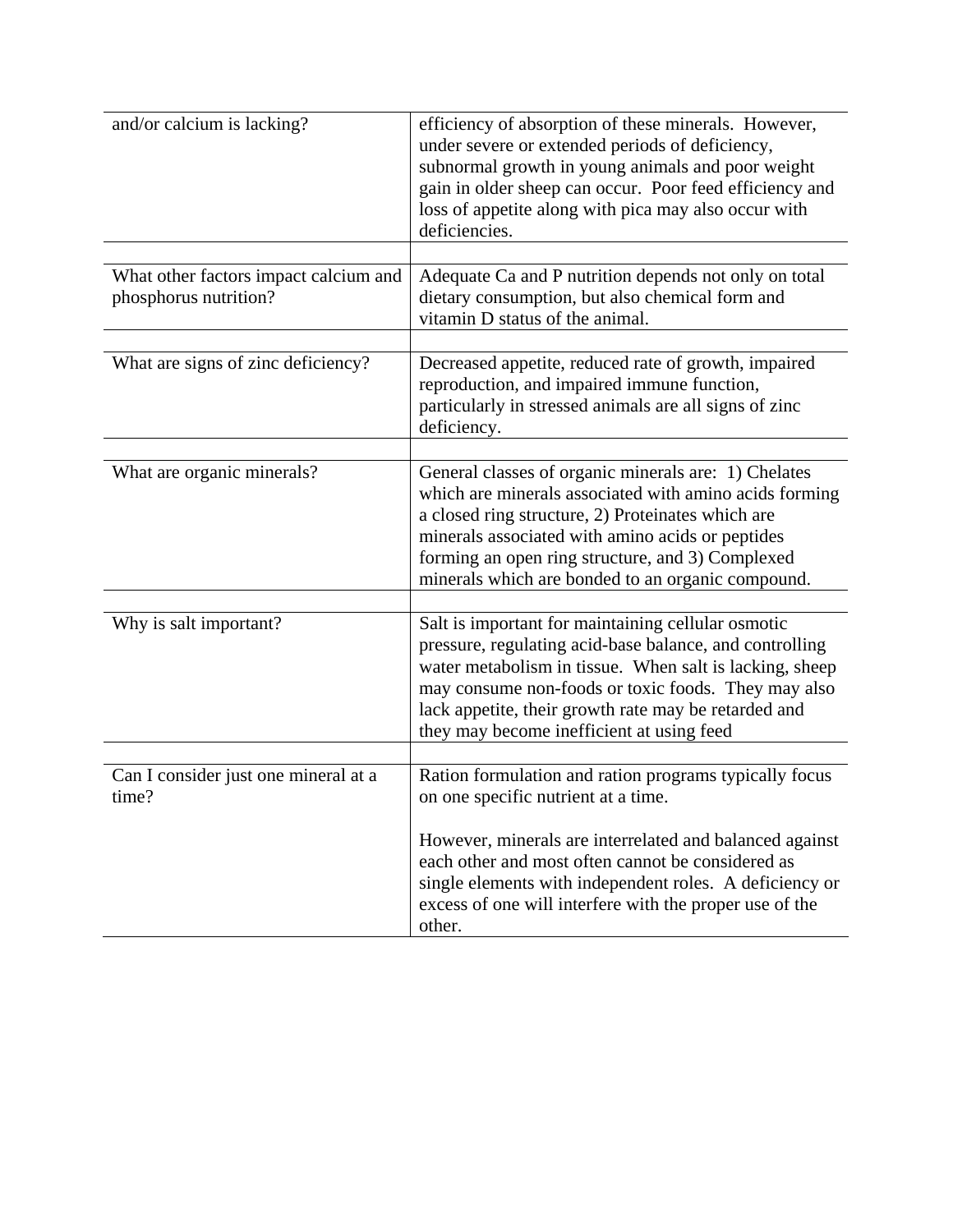| <b>General Ration formulation</b>                                                  |                                                                                                                                                                                                                                                                                                                                           |
|------------------------------------------------------------------------------------|-------------------------------------------------------------------------------------------------------------------------------------------------------------------------------------------------------------------------------------------------------------------------------------------------------------------------------------------|
|                                                                                    |                                                                                                                                                                                                                                                                                                                                           |
| Should I balance my ration on an "as<br>fed" or dry matter basis?                  | Do all calculations on a dry matter basis. Then -<br>convert the amount of DM to the actual or "as fed"<br>amount (divide the DM amount by the DM coefficient)<br>to determine how much to feed. Do not forget to<br>include some amount of feed as wasted such as blown<br>away or not consumed by the sheep for a variety of<br>reasons |
|                                                                                    |                                                                                                                                                                                                                                                                                                                                           |
| What is a concentrate?                                                             | Any feed with a high concentration of a particular<br>nutrient or nutrients is a concentrate. Although<br>typically applied to energy feeds, a feed with (example)<br>high protein can also be considered a concentrate.                                                                                                                  |
|                                                                                    |                                                                                                                                                                                                                                                                                                                                           |
| Do sheep have a requirement for<br>specific feeds?                                 | No. Sheep have energy and nutrient requirements, feeds<br>are simply the way that sheep consume the nutrients<br>they need.                                                                                                                                                                                                               |
|                                                                                    |                                                                                                                                                                                                                                                                                                                                           |
| What is the difference between feeds<br>and nutrients?                             | Nutrients are the components of feeds. Feeds contain<br>nutrients along with other chemicals that may have<br>positive, negative, or no impact on the availability of<br>the nutrients within a specific feed.                                                                                                                            |
|                                                                                    |                                                                                                                                                                                                                                                                                                                                           |
| What is the difference between dry<br>matter and as fed?                           | Dry matter is as fed minus the moisture component of<br>the feed. Expressing intake and nutrient content on a<br>dry matter or percent of dry matter basis allows fair<br>comparison among feeds with different water<br>concentrations. $DM = as fed - moisture$                                                                         |
|                                                                                    | For example: a sheep consumes 5.5 lbs of feed (as fed)<br>per day that is 91% DM. This means the sheep is<br>consuming $5$ lbs of dry matter $(5.5 \times .91)$ . Another<br>sheep is fed 10 lbs of silage that is 50% DM. The sheep<br>also is consuming 5 lbs of dry matter $(10 \times .5)$                                            |
|                                                                                    |                                                                                                                                                                                                                                                                                                                                           |
| Why does this program use DM when<br>sheep producers deal on an "as fed<br>basis"? | Rations are compared on a dry matter basis to provide a<br>fair comparison of nutrient content and price among<br>feeds with different moisture content.                                                                                                                                                                                  |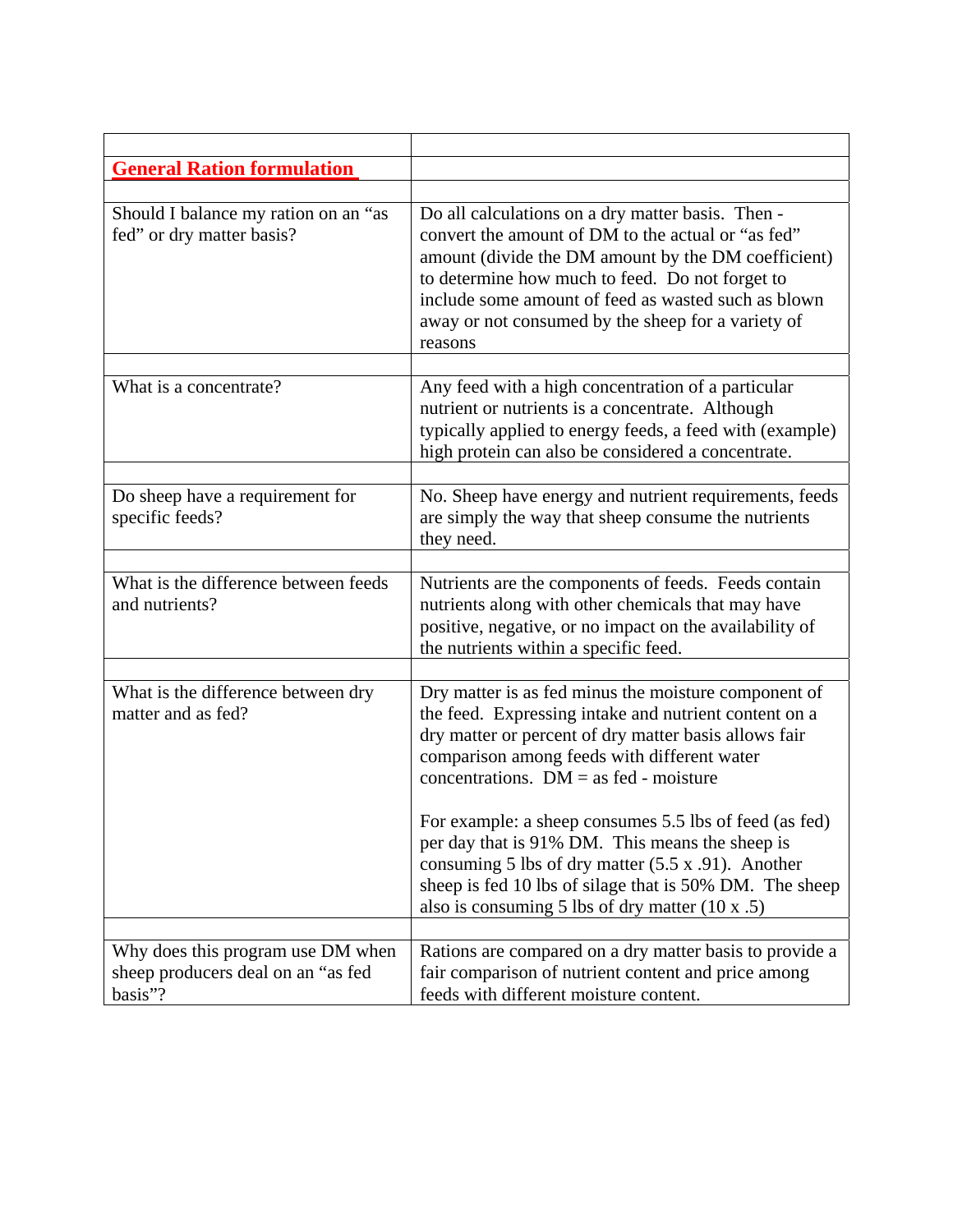| What is an essential nutrient?                                                               | All nutrients are necessary for the sheep to maintain<br>life process and production. However, some of these<br>nutrients can be synthesized within the body. Essential<br>nutrients are those that must be in the diet because the<br>sheep can not synthesize the nutrient or can not<br>synthesize an adequate amount.                                                                                                                                                                                    |
|----------------------------------------------------------------------------------------------|--------------------------------------------------------------------------------------------------------------------------------------------------------------------------------------------------------------------------------------------------------------------------------------------------------------------------------------------------------------------------------------------------------------------------------------------------------------------------------------------------------------|
|                                                                                              | For example, at the cellular level sheep have basically<br>the same amino acid requirement as pigs or humans.<br>But, because the sheep's rumen microbes are capable of<br>synthesizing these amino acids from nitrogen (urea and<br>plant protein) amino acids are typically not required in<br>the diet. The exceptions are young and high producing<br>sheep that may have a need for more amino acids than<br>the rumen can synthesize. Then, bypass or rumen<br>undegradable protein may be beneficial. |
| With all the textbook feed values<br>available, why should I test my hay<br>and other feeds? | Nutrient content of feeds can vary drastically. Using a<br>textbook value may lead a producer to think a ration is<br>properly balanced, when in fact a significant deficiency<br>is occurring because a lower than textbook nutrient<br>concentration actually exists. On the other hand, a<br>producer may find that a forage previously thought to<br>be deficient may actual meet the sheep's requirement.                                                                                               |
| How are the terms toxic, deficient, and<br>required related to nutrition?                    | NRC gives recommendations not requirements. At<br>some level all nutrients including water in rare<br>instances can be toxic and result in death or lower<br>levels of production.                                                                                                                                                                                                                                                                                                                           |
|                                                                                              | Required levels depend upon a host of animal, genetic,<br>and environmental factors and the criteria for<br>determining the requirement.                                                                                                                                                                                                                                                                                                                                                                     |
|                                                                                              | Deficiency can be either acute or sub-acute. An acute<br>deficiency will result in classic symptoms while sub-<br>acute deficiencies will typically result in lower<br>production.                                                                                                                                                                                                                                                                                                                           |
|                                                                                              |                                                                                                                                                                                                                                                                                                                                                                                                                                                                                                              |